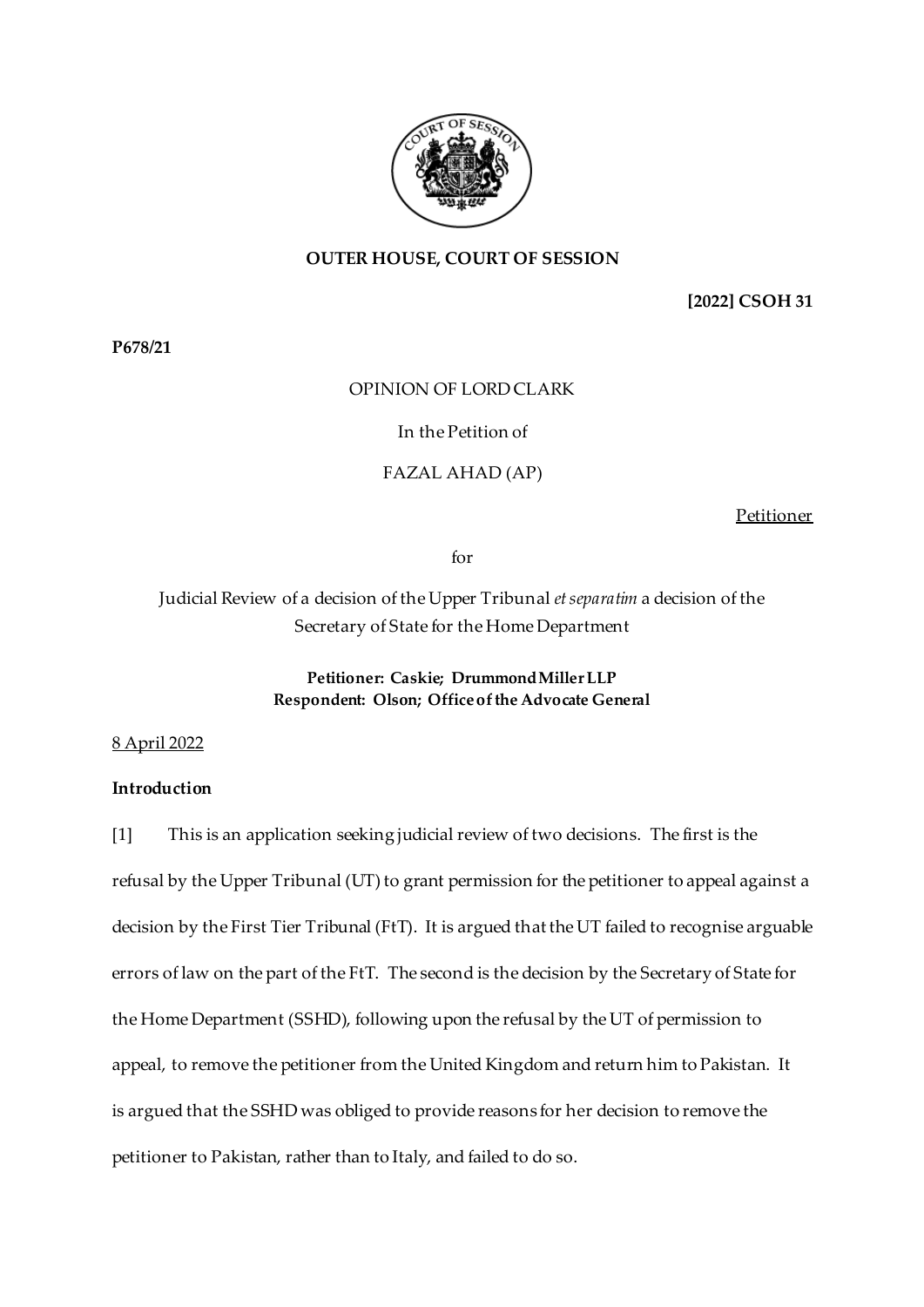#### **Background**

#### *Chronology of events*

[2] The petitioner is a national of Pakistan. He was born on 16 February 1990. He originally lived in what is named the Bajwar Agency in the Federally Administered Tribal Areas in Pakistan. In 2007 he moved to Rawalpindi. He explained in his evidence before the FtT that while living in Rawalpindi he sold clothes and other items. In September or October 2011, he was living in a room with two other people who were also selling goods. He was out one night and when he returned "everything was turned upside-down and there was no sign of the people I stayed with". He thought they must have been taken away by either the police or security services. He was so scared he left immediately, taking a bus to Karachi. He then spent time in Iran and in due course travelled through Turkey and Greece, and arrived in Italy in February 2012. He claimed asylum in Italy in 2013 and was granted subsidiary protection status. He later decided to come to the UK. He arrived in May 2015 and made a claim for asylum in the UK. He was notified by the SSHD by letter of 17 July 2015 that his application would not be considered because he had subsidiary protection in Italy. It was proposed to remove him to Italy and the SSHD wrote to the relevant authorities in Italy to request removal. Confirmation was received from the police in Italy that the petitioner could be removed from the UK to Italy, with a request for information. Directions for removal to Italy were issued, and the date was set for 7 August 2015. However, the petitioner was not removed, with no clear evidence as to why that did not occur. The petitioner had a travel document issued by the Italian authorities which was valid until 29 November 2016. He made no attempt to return to Italy. On 29 November 2018 he contacted the Voluntary Returns Service in the UK saying he wanted to return to Italy. He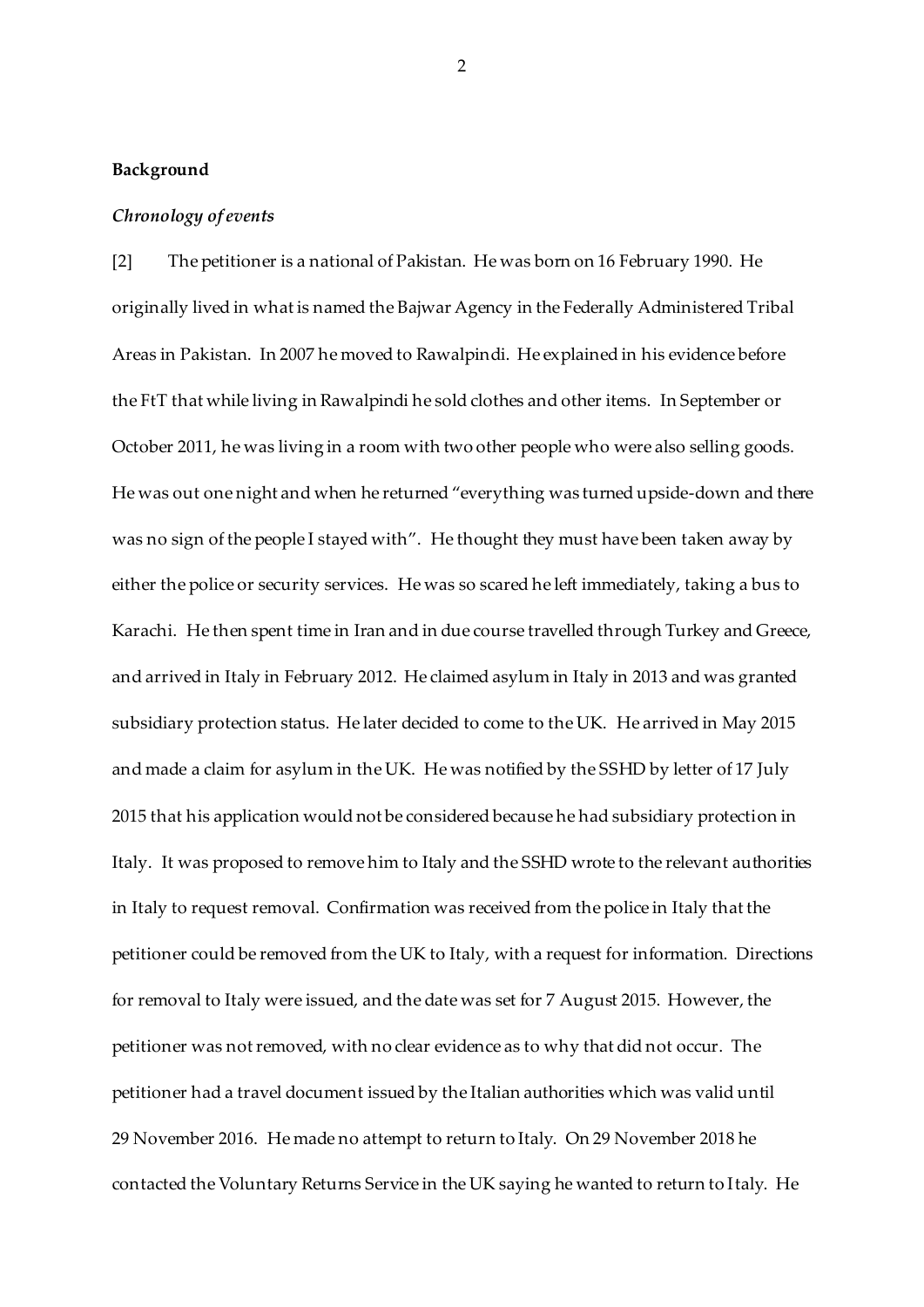was advised that they would contact the Italian Border Police. However, on 2 January 2019 the petitioner was informed that it had been realised this was not a case for the Voluntary Returns Service, and he would need to contact the Third Country Unit (the TCU). Their number was provided to the petitioner. There was no suggestion that he then made contact with the TCU.

[3] On 10 September 2019, the SSHD noted that "Subsidiary protection cases will now be considered substantively in the UK" and re-opened the petitioner's asylum claim. As a consequence of this change of position by the SSHD, the petitioner was given a substantive interview on 8 January 2020 and his asylum claim was considered. It was refused on 24 January and he was given a right of appeal. The petitioner appealed to the FtT but on 19 March 2021 his appeal was refused. He sought permission from the FtT to appeal to the UT and that was also refused. He then sought permission from the UT to appeal to the UT. On 28 June 2021 that application was refused. On 25 August 2021 removal directions were issued by the SSHD, stating that the petitioner was to be removed from the UK to Pakistan on 8 September 2021.

#### *Subsidiary protection and humanitarian protection*

[4] Subsidiary protection is dealt with in Directive 2004/83/EC (the Qualification Directive). In essence, subsidiary protection allows a person who does not qualify as a refugee, but who has subsidiary protection status, to reside in the member state which grants it for at least three years, with a renewable permit, and to have rights as a resident. The key provisions in the Qualification Directive for present purposes in relation to subsidiary protection are: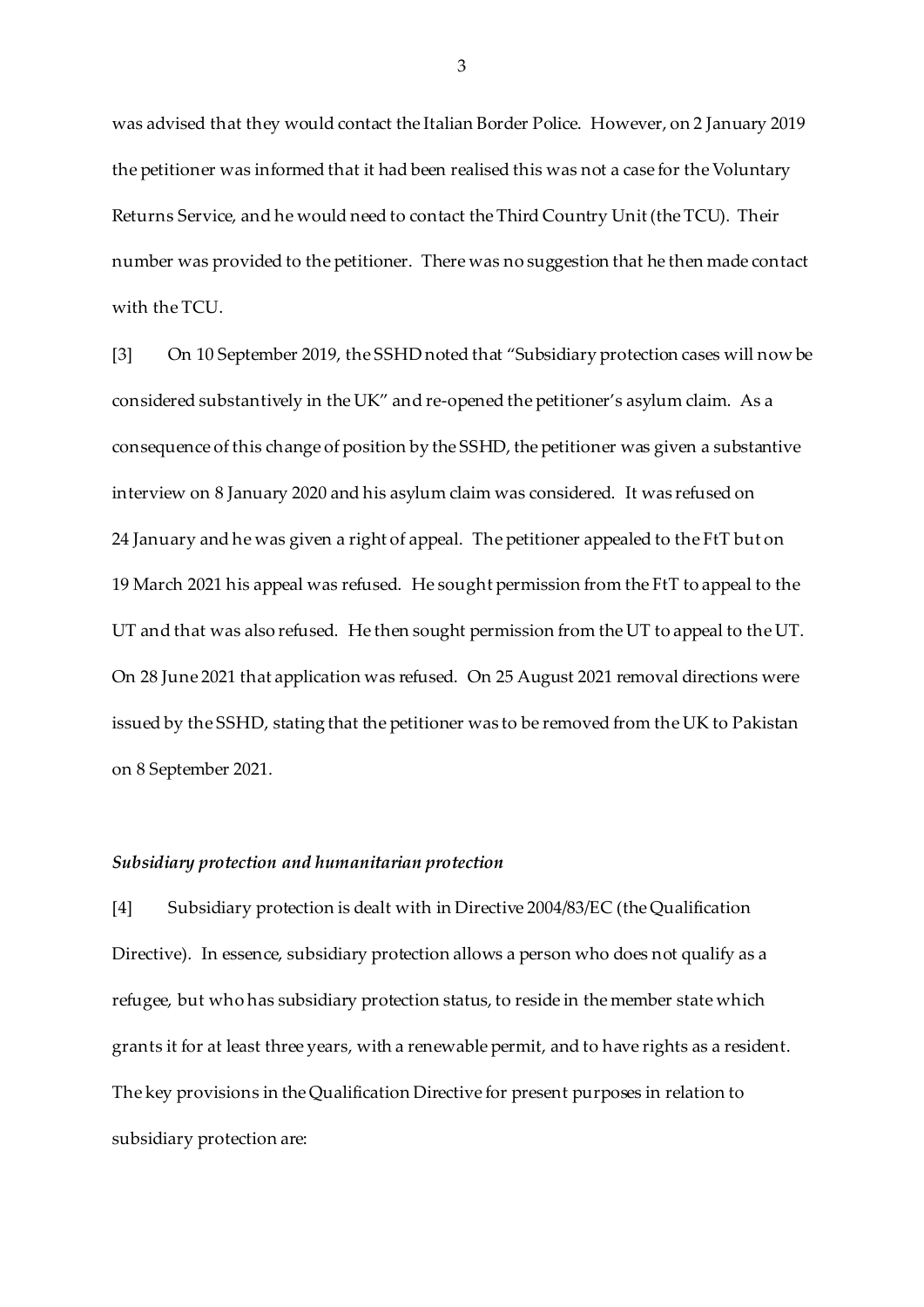### "CHAPTER I

Article 2

Definitions

For the purposes of this Directive:

- (a) 'international protection' means the refugee and subsidiary protection status as defined in  $(d)$  and  $(f)$ ;
- (e) 'person eligible for subsidiary protection' means a third country national or a stateless person who does not qualify as a refugee but in respect of whom substantial grounds have been shown for believing that the person concerned, if returned to his or her country of origin, or in the case of a stateless person, to his or her country of former habitual residence, would face a real risk of suffering serious harm as defined in Article 15, and to whom Article 17(1) and (2) do not apply, and is unable, or, owing to such risk, unwilling to avail himself or herself of the protection of that country;
- (f) 'subsidiary protection status' means the recognition by a Member State of a third country national or a stateless person as a person eligible for subsidiary protection;

# CHAPTER V

# QUALIFICATION FOR SUBSIDIARY PROTECTION

Article 15

Serious harm

Serious harm consists of:

- (a) death penalty or execution; or
- (b) torture or inhuman or degrading treatment or punishment of an applicant in the country of origin; or
- (c) serious and individual threat to a civilian's life or person by reason of indiscriminate violence in situations of international or internal armed conflict.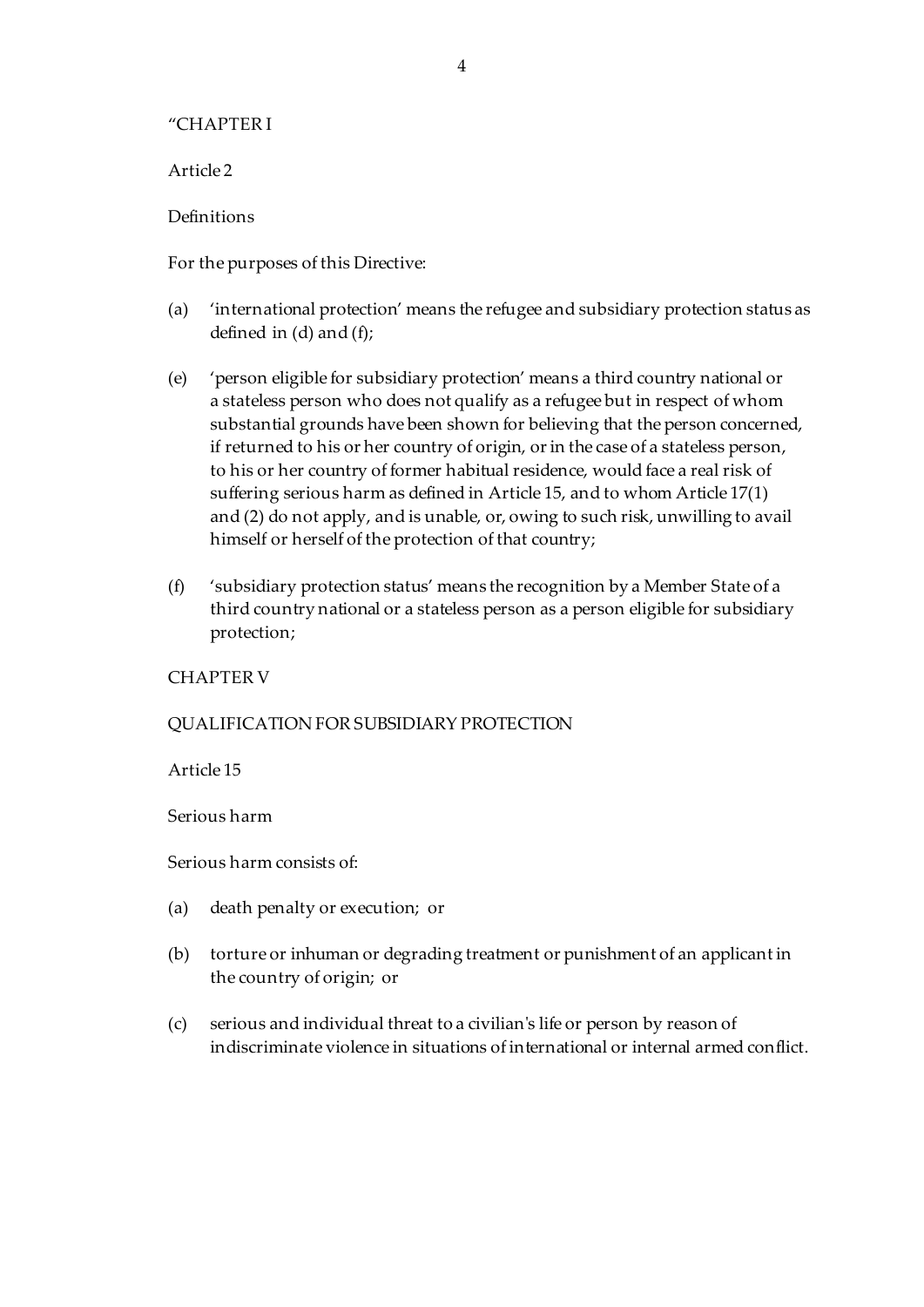### Article 16

### **Cessation**

1. A third-country national or a stateless person shall cease to be eligible for subsidiary protection when the circumstances which led to the granting of subsidiary protection status have ceased to exist or have changed to such a degree that protection is no longer required.

2. In applying paragraph 1, Member States shall have regard to whether the change of circumstances is of such a significant and non-temporary nature that the person eligible for subsidiary protection no longer faces a real risk of serious harm.

…

CHAPTER VI

# SUBSIDIARY PROTECTION STATUS

Article 18

Granting of subsidiary protection status

Member States shall grant subsidiary protection status to a third country national or a stateless person eligible for subsidiary protection in accordance with Chapters II and V.

### Article 19

Revocation of, ending of or refusal to renew subsidiary protection status

1. Concerning applications for international protection filed after the entry into force of this Directive, Member States shall revoke, end or refuse to renew the subsidiary protection status of a third country national or a stateless person granted by a governmental, administrative, judicial or quasi-judicial body, if he or she has ceased to be eligible for subsidiary protection in accordance with Article 16.

3. Member States shall revoke, end or refuse to renew the subsidiary protection status of a third country national or a stateless person, if:

… (b) his or her misrepresentation or omission of facts, including the use of false documents, were decisive for the granting of subsidiary protection status.

4. Without prejudice to the duty of the third country national or stateless person in accordance with Article 4(1) to disclose all relevant facts and provide all relevant documentation at his/her disposal, the Member State, which has granted the subsidiary protection status, shall on an individual basis demonstrate that the person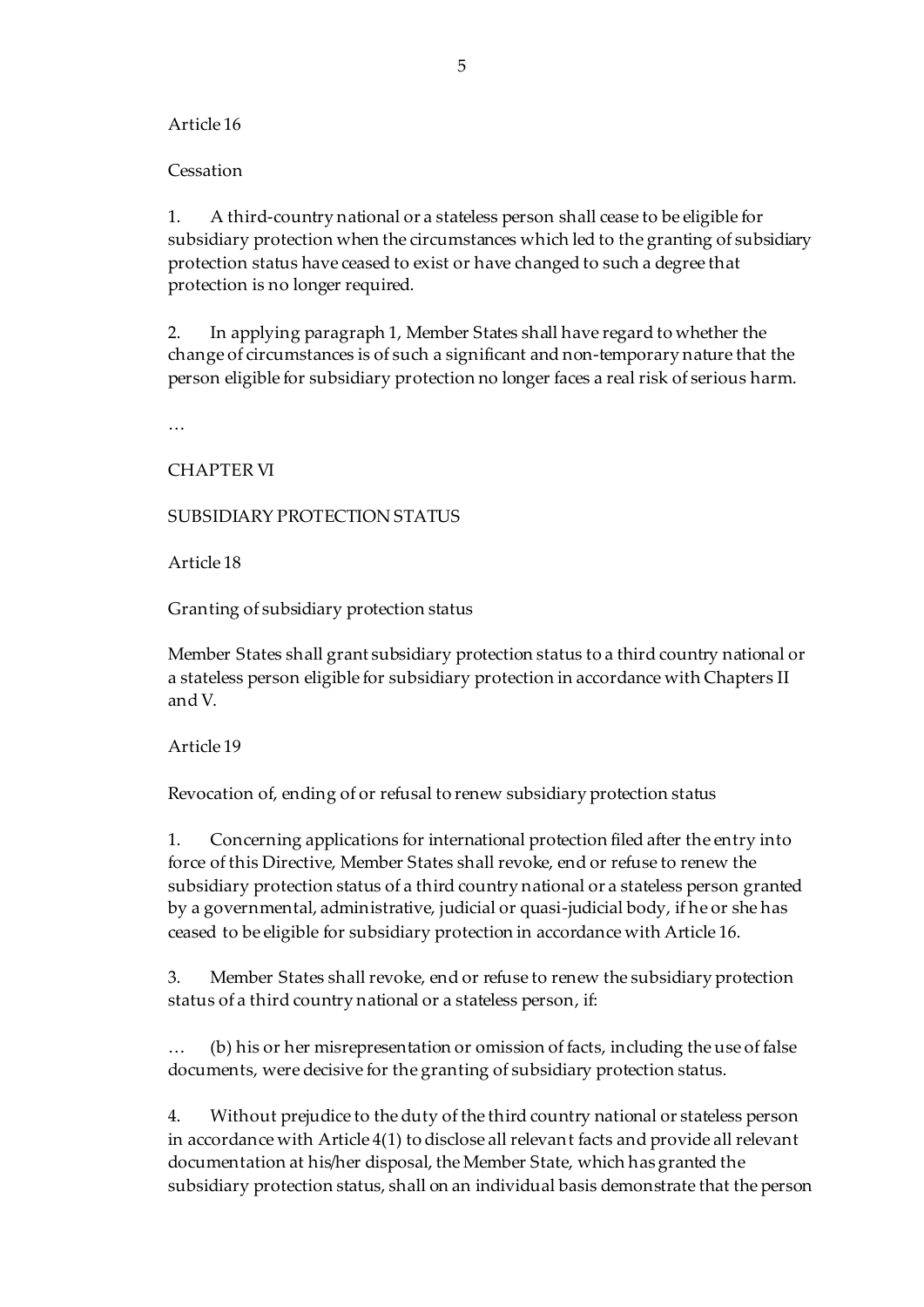concerned has ceased to be or is not eligible for subsidiary protection in accordance with paragraphs 1, 2 and 3 of this Article."

[5] The terms of the Qualification Directive were revised in Directive 2011/95/EU (the recast Qualification Directive). This was not adopted by the UK and consequently the UK is not bound by it or subject to its application. The recast Qualification Directive largely restates the terms of the Qualification Directive but makes certain changes, including the addition of the following sub-paragraph to Article 16:

"3. Paragraph 1 shall not apply to a beneficiary of subsidiary protection status who is able to invoke compelling reasons arising out of previous serious harm for refusing to avail himself or herself of the protection of the country of nationality or, being a stateless person, of the country of former habitual residence."

[6] The effect of the Qualification Directive has been incorporated in the UK's

Immigration Rules, using the expression "humanitarian protection" rather than "subsidiary

protection":

"Grant of humanitarian protection

339C A person will be granted humanitarian protection in the United Kingdom if the Secretary of State is satisfied that:

…(iii) substantial grounds have been shown for believing that the person concerned, if returned to the country of return, would face a real risk of suffering serious harm and is unable, or, owing to such risk, unwilling to avail themselves of the protection of that country;…"

Rule 339CA defines "serious harm", using principally the definition in Article 15 of the

Qualification Directive.

Rule 339GA states:

"Humanitarian protection ceases to apply 339GA. This paragraph applies where the Secretary of State is satisfied that the circumstances which led to the grant of humanitarian protection have ceased to exist or have changed to such a degree that such protection is no longer required.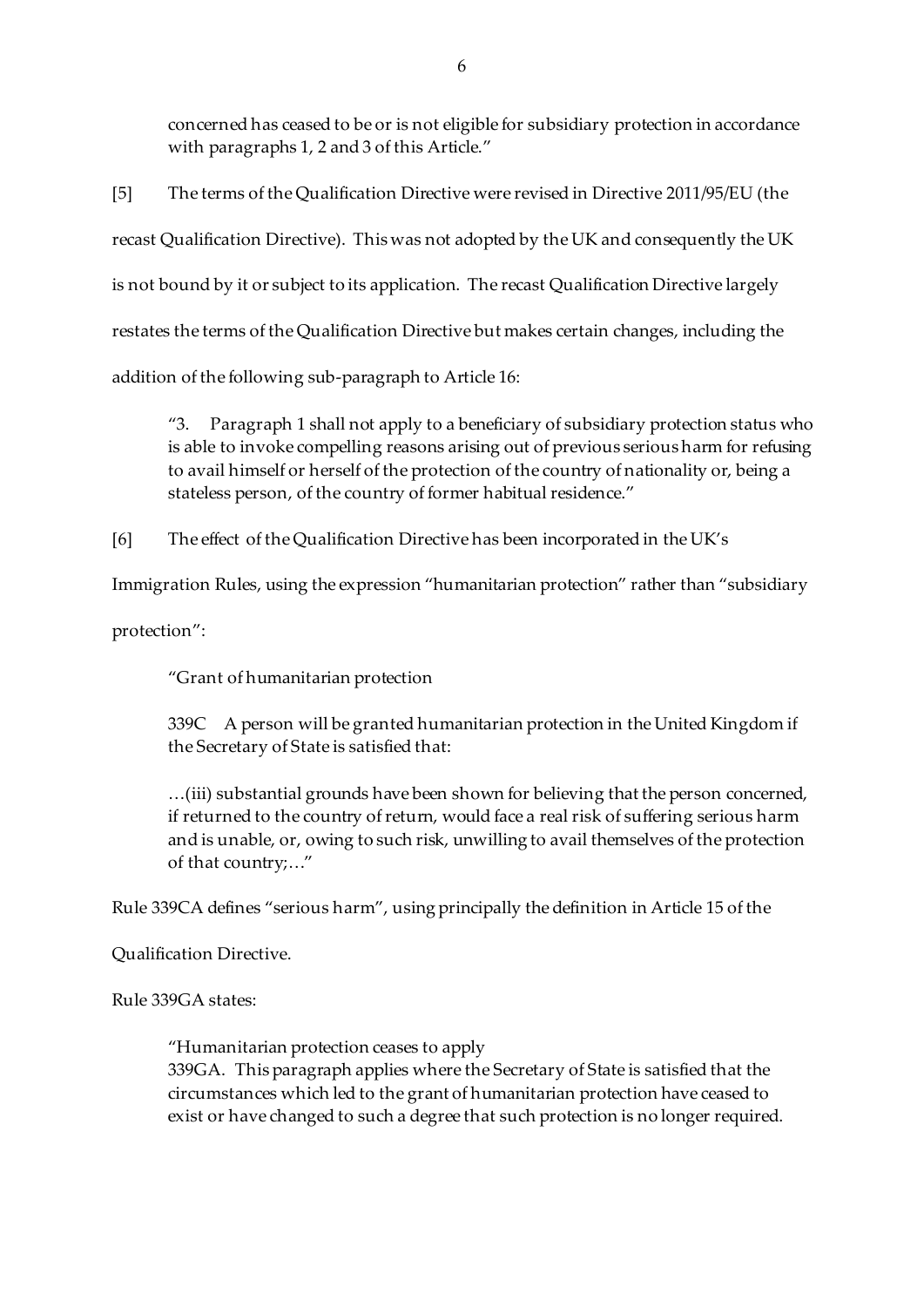In applying this paragraph the Secretary of State shall have regard to whether the change of circumstances is of such a significant and non-temporary nature that the person no longer faces a real risk of serious harm."

#### *Refusal of claim for asylum in the UK*

[7] In the refusal letter of 24 January 2020, the SSHD rejected the petitioner's claim for asylum. In relation to whether he should be granted humanitarian protection in accordance with Rule 339C, the SSHD said that having carefully considered his claim, taking account of the evidence, she had concluded that there were no substantial grounds for believing that there was a real risk of serious harm should he return to Pakistan. It was said to be obvious from his own account that the petitioner had come to the UK for illegal work rather than to seek international protection. The letter stated that he had also failed to provide an internally consistent account of why he feared return to Pakistan. Further, he had not provided any details of specific threats by the authorities or incidents relating to him directly in Pakistan. He had lived in Rawalpindi for some years without incident and his younger brother was also now living and working there. It was considered there was no direct threat to the petitioner from the authorities in Rawalpindi or his home village. His account was found not to be plausible and the view reached was that he could relocate back to his home area, or Rawalpindi, or Lahore without suffering any ill-treatment.

#### *Appeal to the FtT*

[8] The appeal to the FtT was based on several grounds, but the key contention for present purposes is that, on the basis that the petitioner faced a real risk of serious harm, he should be granted humanitarian protection. Reliance was placed upon the fact that he had previously been granted such protection by the Italian authorities.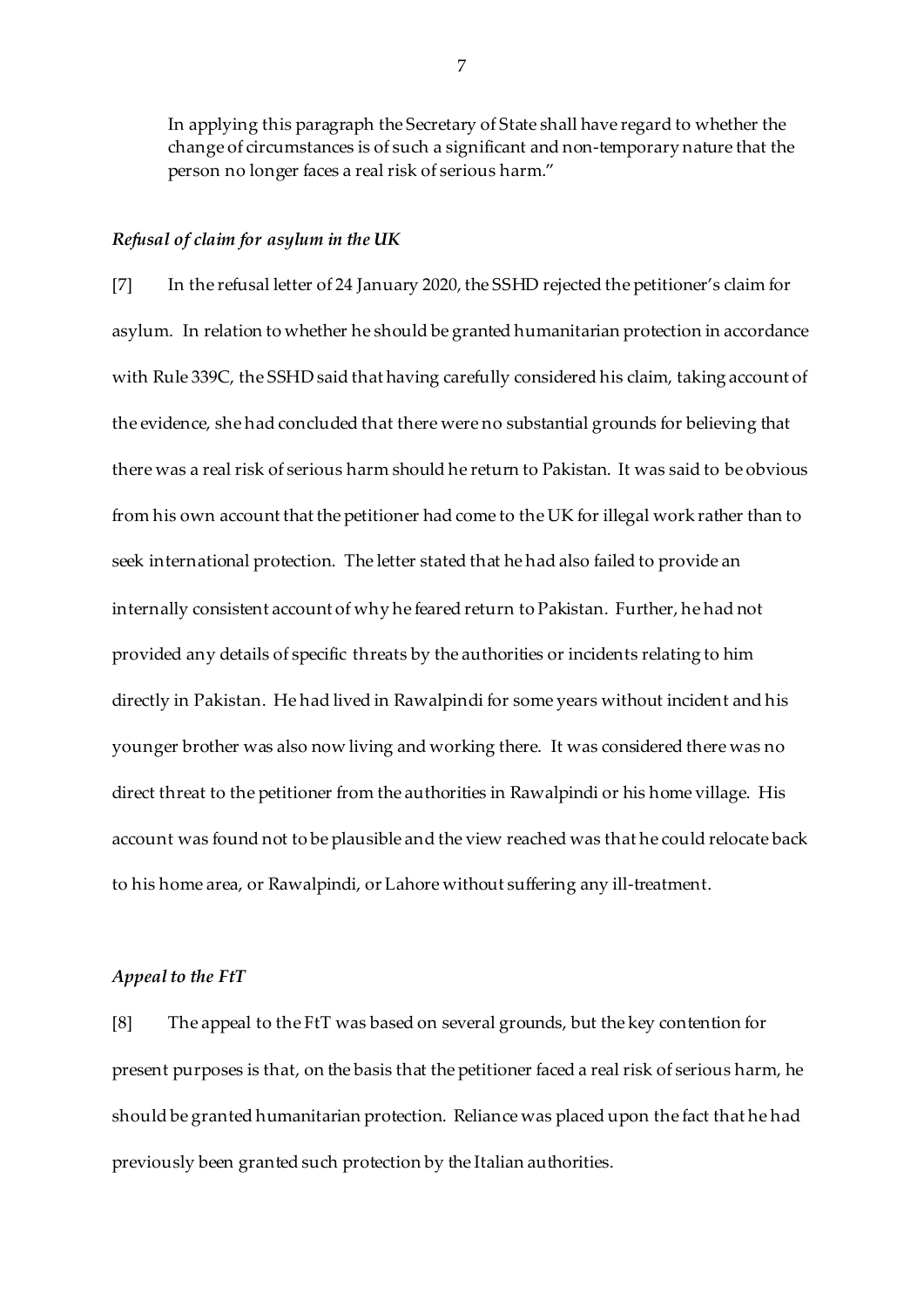[9] The FtT judge refused the appeal, finding the evidence given by the petitioner not to be credible. It was accepted on behalf of the respondent that the FtT judge erred in stating that the petitioner may have been granted humanitarian protection in Italy on the basis of his age. It was also accepted that she erred in her arithmetic in calculating that the petitioner would have been treated as a minor, just under 18, according to his false date of birth of 16 February 1994, when he claimed asylum in Italy on 17 February 2013. That was wrongly counted because based on that false date of birth he would have been just over 19 years old at that date. However, it was also accepted on behalf of the petitioner that leaving these errors to one side, the FtT judge reached her findings on credibility on a number of other grounds.

[10] In summary, the FtT judge concluded that the petitioner was not telling the truth for several reasons. These included that while the petitioner claimed that he had worked as an aid worker in his local area (helping with a polio vaccine programme) and this had resulted in him being targeted by the Taliban, he had in fact left that area in 2007, before the programme was stopped in 2008 because it was too dangerous. After he left the area, he then remained in Pakistan for four years or so. Further, in his screening interview when seeking asylum in the UK, the petitioner did not mention events that he now claimed in his witness statement had occurred in Rawalpindi in 2011, which he said caused him to fear the authorities, rather than the Taliban, and leave Pakistan. The FtT judge stated (at para [42]):

"I find that the appellant has failed to explain satisfactorily or credibly why he had not mentioned his fear of the Pakistan authorities, rather than only the Taliban, in the screening interview."

[11] The FtT judge also concluded that it was seriously damaging to the petitioner's credibility that he introduced a further point at the hearing of his appeal, which he said he had already provided to the Italian authorities, but had not mentioned it before either in the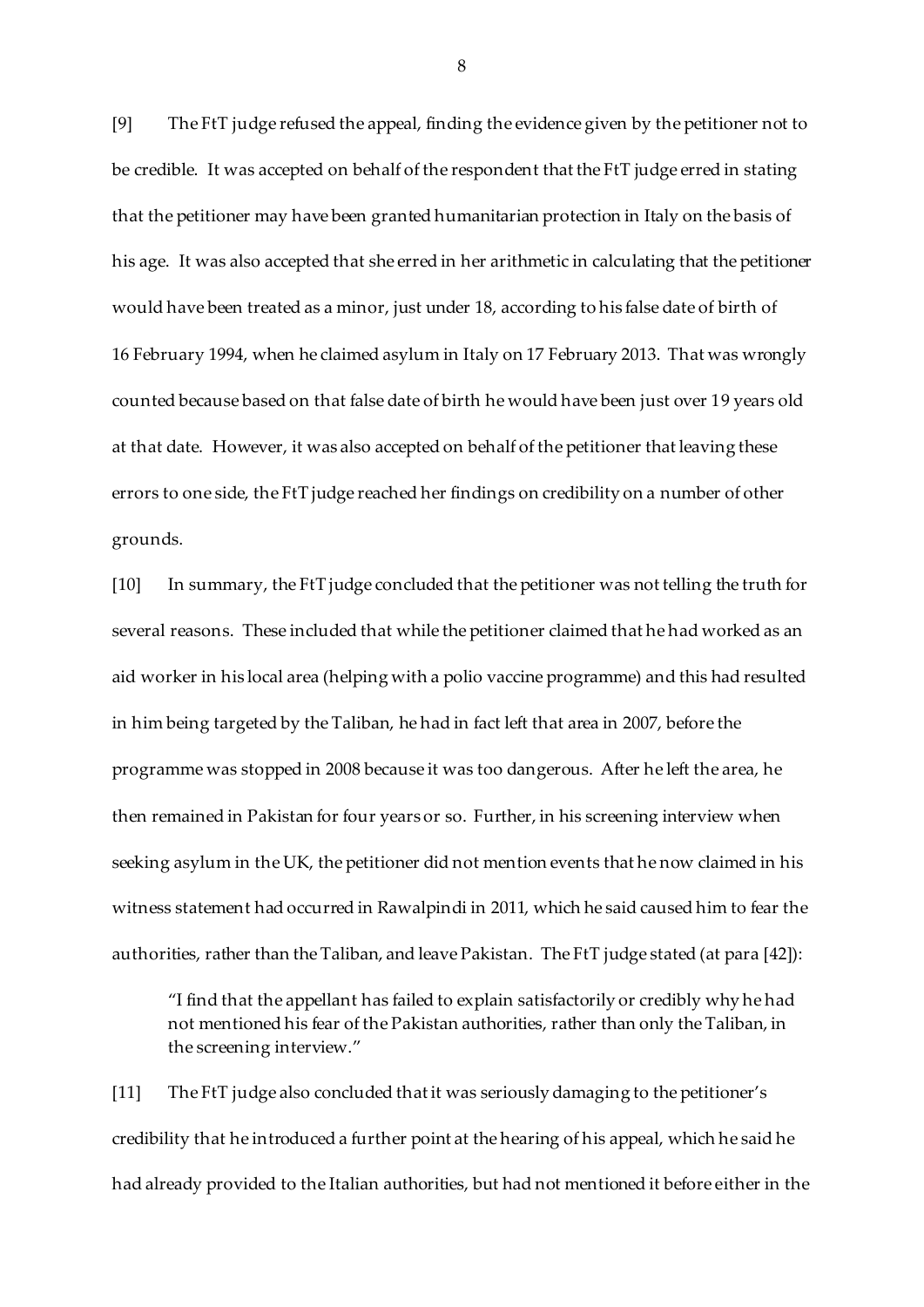interview or to his legal representatives when they prepared his statement. The further point he made was that a First Information Report (FIR) had been issued by the police naming the petitioner as one of the accused as a result of whatever took place in Rawalpindi and caused his room-mates to be taken away. He had also given false information, for example having told the Italian authorities that he had been born in 1994. There was also a Pakistan identity document which showed his year of birth as 1998. He had mentioned three different dates of birth. Despite his claim that the place in Pakistan where he was from would result in persecution by state agents, his family had in fact returned to their home area and were not the victims of persecution. One of his brothers lives and works in Rawalpindi without any problems.

[12] The FtT judge (at para [55]) held that

"…there are significant problems in the appellant's evidence which go to the core of his claims and which he has not satisfactorily explained to the low standard of proof which rests with him. The cumulative effect of these matters which I have discussed above is such that in my view no credence can be given to his claims as to the reasons he left Pakistan.

…I do not believe for reasons I have explained above that the appellant has established that he suffered any particular problems there [Rawalpindi] or that he was or is wanted by the authorities. Rather, I find that the appellant left the country for the sole reason of seeking economic betterment…"

The FtT judge also considered, and set out in some detail, the background country

information.

### *Refusal of permission by the UT*

[13] The grounds of appeal submitted to the UT alleged that the FtT judge had materially erred in law in reaching her decision and also had not given adequate reasons for it. The

Upper Tribunal judge refused permission to appeal, stating that the FtT judge's reasoning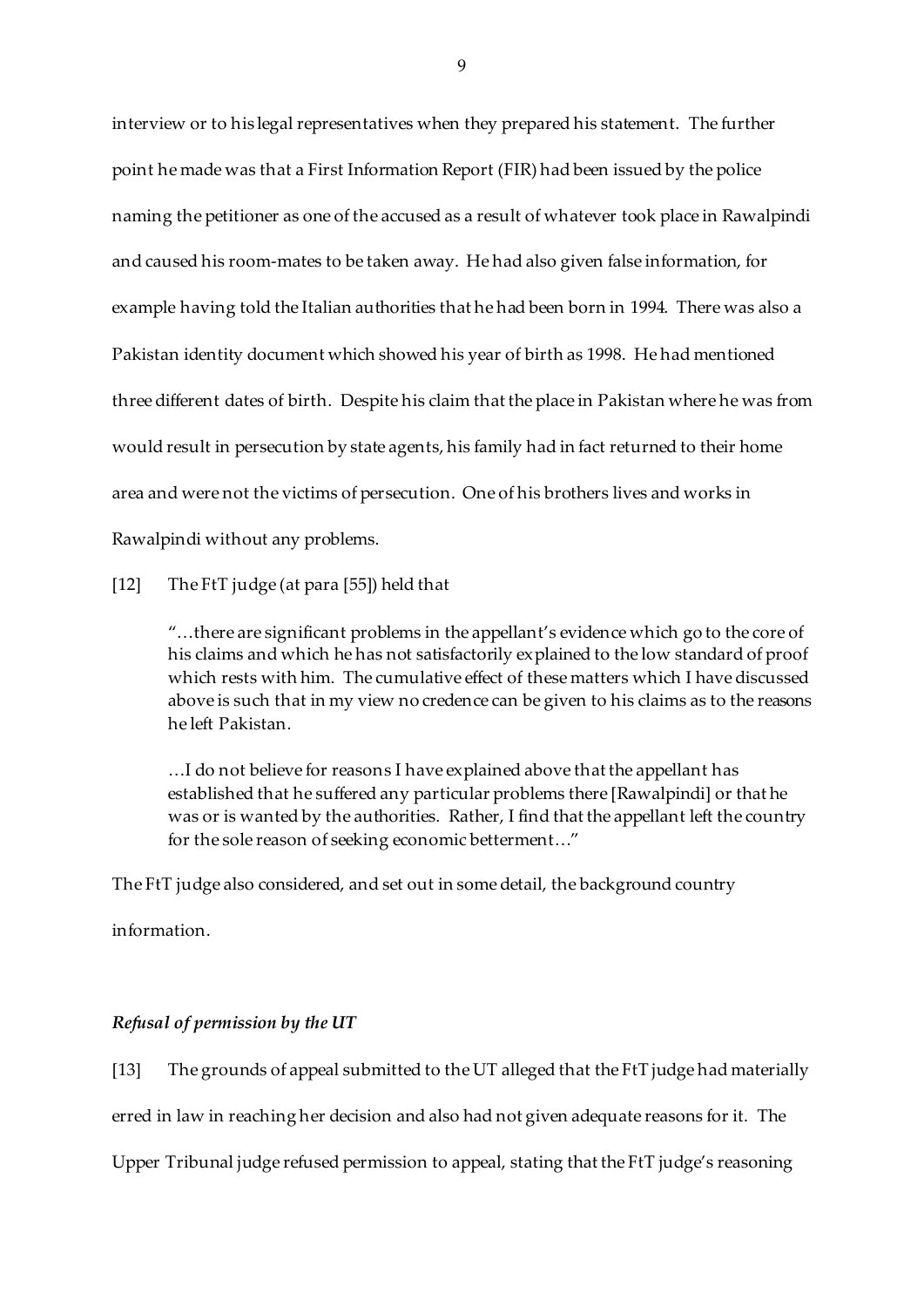for concluding that the petitioner was not a witness of truth, found in paras [33] to [51] of the decision, comprised proper, intelligible and adequate reasons for arriving at a conclusion which was properly open to the judge. The UT judge stated that overall, the FtT judge made findings of fact which she was entitled to make on the evidence, for the reasons given, and there was no arguable error of law.

### **Submissions**

[14] The court had the benefit of detailed notes of argument and oral submissions on behalf of each party, including additional submissions about Article 19(4) that I requested while the case was at *avizandum.* The contents have been taken fully into account. At the substantive hearing, counsel for the petitioner adopted a more refined stance than in the detailed petition, although certain additional points were also made.

#### *Submissions for the petitioner*

[15] The basis upon which Italy granted subsidiary protection to the petitioner is not known and was not put before the FtT judge. *Bilali* v *Bundesamt für Fremdenwesen und Asyl* [2019] 4 WLR 124 illustrated that even if the kind of evidence given by the petitioner was not credible (which the petitioner does not accept) there may be other reasons as to why the Italian authorities had granted subsidiary protection. That case explained that subsidiary protection can be lost if a member state identifies a change in circumstances. Such a change cannot be identified if the starting point is not known. Neither the FtT judge nor the SSHD made any assessment of whether, for example, the petitioner had been granted subsidiary protection in Italy on the same basis as in *Bilali* and, if so, whether the situation had altered. There could also be domestic protection provisions in Italy outside the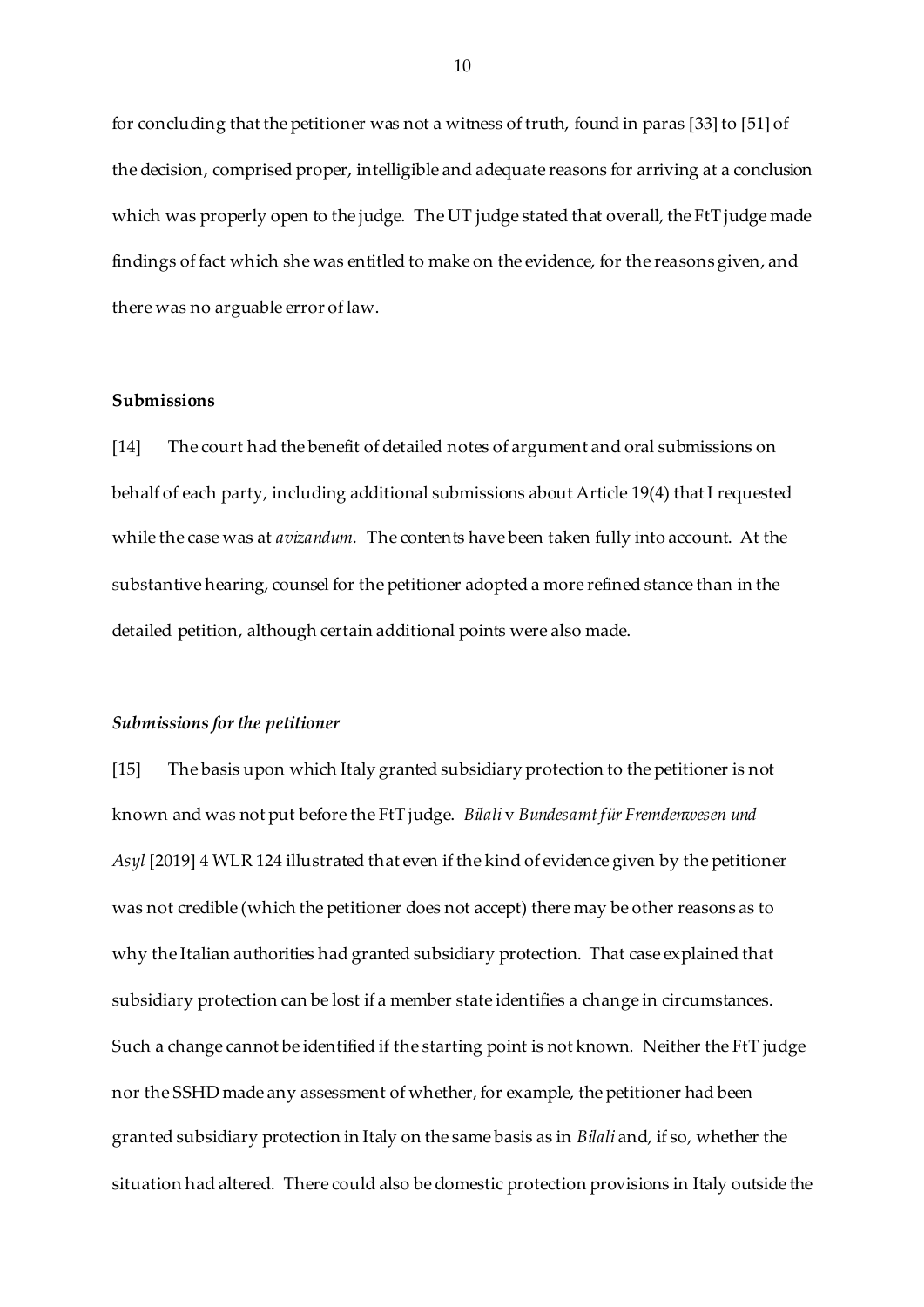scope of the recast Qualification Directive which could have formed the basis of the decision to grant subsidiary protection.

[16] If a person has an expired residential permit, he still has subsidiary protection. The Italian authorities must have granted subsidiary protection on the basis of Article 15(b) or (c) of the recast Qualification Directive. That Directive also added paragraph 3 to Article 16 of the original Qualification Directive. The UK authorities could not apply that provision. The Italian authorities would require to apply Article 16(3) to address whether there were compelling reasons from what has arisen before for the petitioner not to be able to return to Pakistan. The fact that he had waited for five years for a decision and made a life in the UK might be relevant. Article 19 laid out the procedural requirements to be gone through to cease entitlement to subsidiary protection. The Italian authorities would require to provide the petitioner with the opportunity to make arguments on the matter. The SSHD must be taken to have known about this requirement. The failure to consider Article 16(3) avoided a significant question.

[17] There were attempts by the petitioner to obtain evidence from the Italian authorities as to the basis upon which Italy had granted him subsidiary protection. It would not be normal for the person granted subsidiary protection to be given detailed reasons at the time as to why that had occurred. He sought and was refused a direction from the FtT ordering the SSHD to make inquiries of the Italian authorities. There was an obvious and clear distinction between an individual who has not been in Italy for more than five years, but previously had been granted subsidiary protection there, making an inquiry about his old asylum claim and a state-to-state inquiry on the point.

[18] On an assessment of the petitioner's application for permission to appeal the UT should have recognised that there was at least an arguable error in law in the decision of the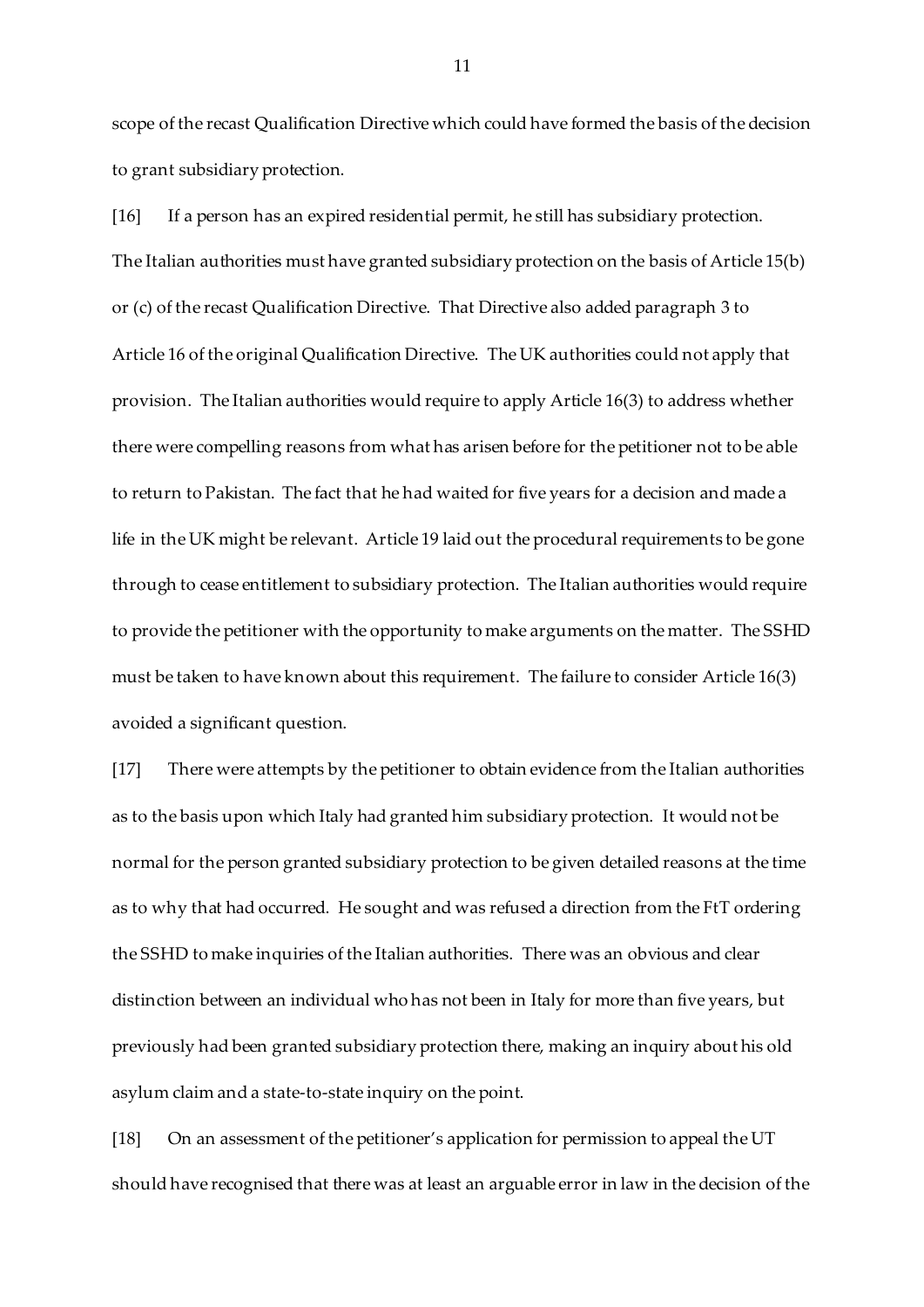FtT judge, including in light of the dicta in *R* v *Immigration Appeal Tribunal Ex p Shen* [2000] INLR 389, at [27]-[32]. That case indicated that the UT should have had regard to a point that ought to have been clear to the UT, even though not raised in the grounds of appeal. Looking at the FtT decision and the UT decision, it was glaringly obvious that no thought had been given at any stage to the basis upon which the Italian authorities had granted subsidiary protection being a significant matter. In particular, no engagement occurred as to whether or not the basis of the grant might have been Article 15(b) on the same sort of grounds as in the *Bilali* case. As the FtT Judge had considered whether it was appropriate to end the petitioner's humanitarian protection it was or should have been clear that the law placed an obligation on the SSHD to at least attempt to obtain information from the Italian authorities as to the basis upon which humanitarian protection had been granted: see *MJ Afghanistan* [2013] UKUT 00253 (IAC). The FtT judge failed to recognise that there was an obligation on the state and then held the failure to fulfil that obligation against the appellant in terms of his credibility. The UT failed to ask the question "is it material that he was lying?"

[19] There was also a failure by the FtT judge to give appropriate consideration to the five-year gap after leaving Italy. The FtT failed to consider that period and failed to give adequate reasons as to why the delay was not taken into account in assessing credibility. The FtT judge placed reliance upon matters referred to in the preliminary information given by the petitioner and the subsequent interview. These were to provide more information, years after the Italian authorities had made their decision.

[20] As to the second ground, it was made clear in *Bilali*that the ending of a grant of subsidiary protection is not inevitably followed by the ending of a right to reside in the state that granted that protection. That is particularly so where the state in question is obliged by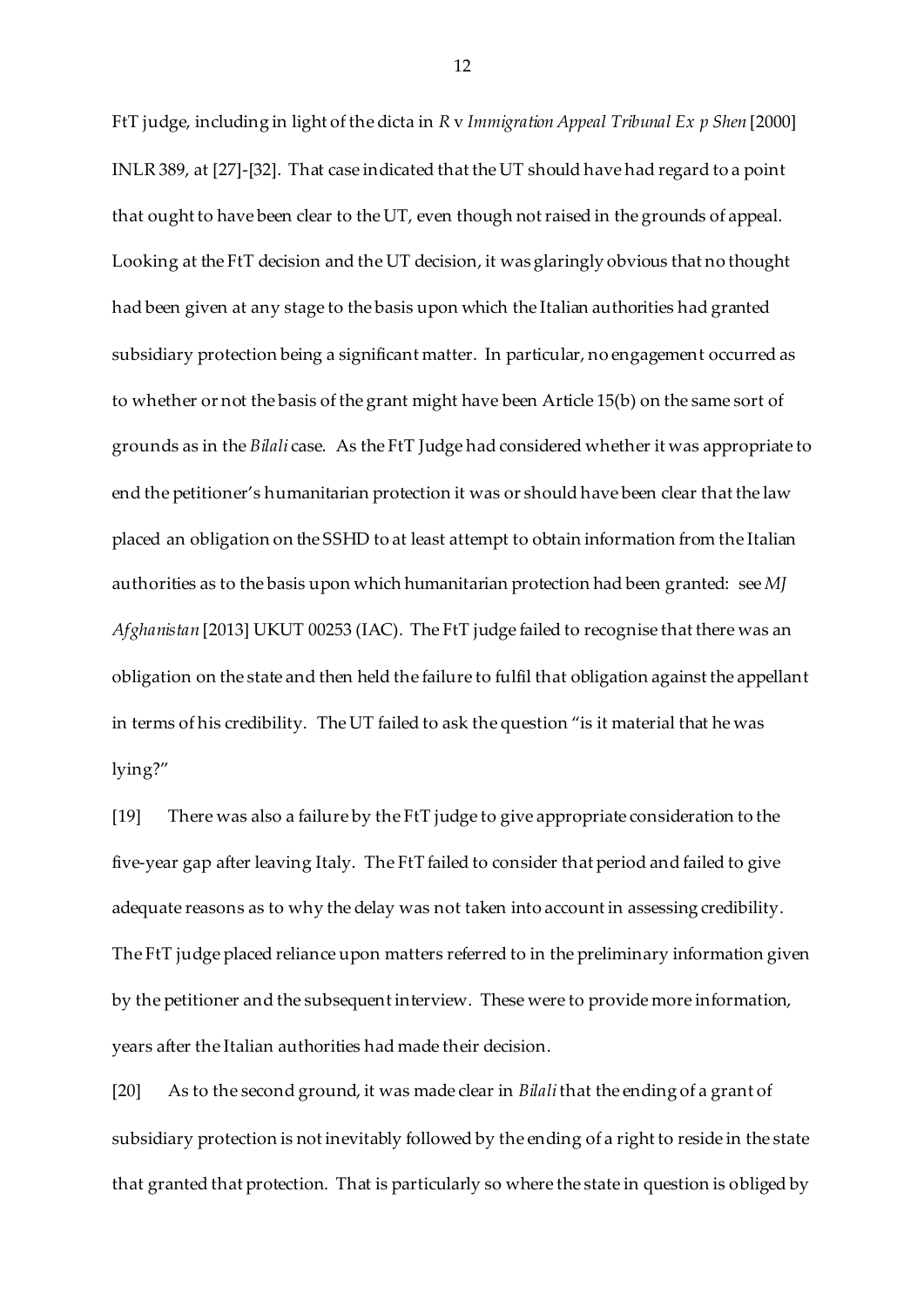Article 16(3) of the recast Qualification Directive to not revoke protection in specified circumstances. In those circumstances the SSHD was obliged to provide reasons for her decision to remove the petitioner to Pakistan and not Italy. Reference was made to paragraph 18.53 *et seq* of Clyde and Edwards, *Judicial Review* 2000. For the first time, in its answers to the petition, the respondent indicated there was no obligation on the SSHD to provide reasons because there was no reason to think the petitioner would be admitted to Italy. The respondent may not provide reasons in answers to a petition for judicial review that were not provided with the impugned decision. Reference was made to *Absalom* v *Governor of HM Prison, Kilmarnock* [2010] CSOH 109. There were questions that needed answers from the Italian authorities and simply no reasons given for the decision to send him back to Pakistan. The respondent states that there was no reason to think the Italian authorities would take the petitioner back, but the answer to that point was that Article 16(3) would require to be applied by them.

#### *Submissions for the respondent*

[21] In essence the issue before the court had been accurately summarised in the FtT judge's decision. Time had passed and circumstances had changed. The petitioner had subsidiary protection in Italy only for a limited time and reconsideration would have taken place at the necessary time for reconsideration. The focus of the FtT judge was on whether there was a risk of serious harm in returning to Pakistan now and that was the task before her. The petitioner had claimed asylum from the UK, properly treated as a claim for humanitarian protection. So, the FtT judge directed herself to the correct question and there was no error of law in her judgment or the UT's decision.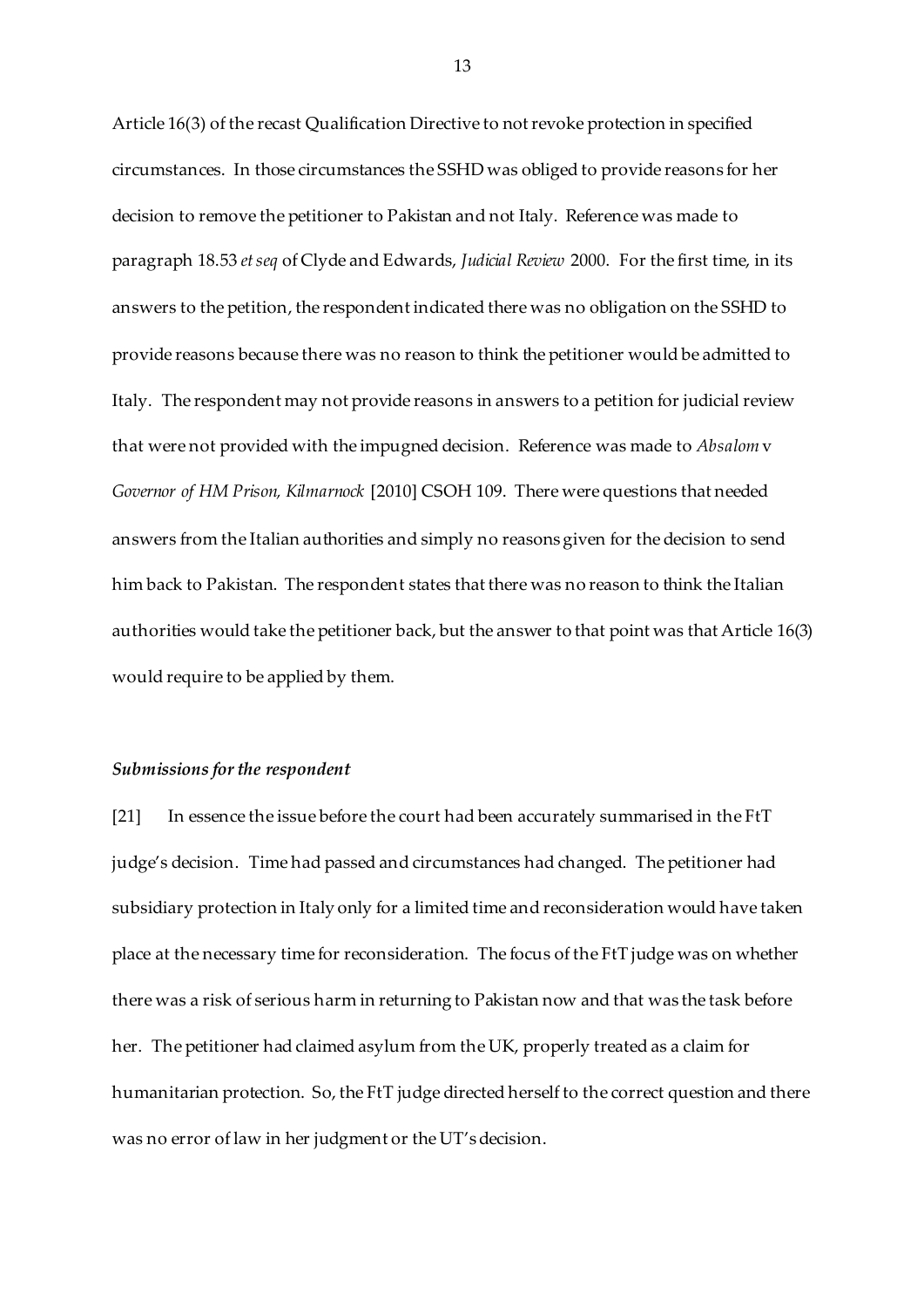[22] Article 16(3) in the recast Qualification Directive deals with matters that the beneficiary of subsidiary protection can raise. It is a defence that the beneficiary can use when the host country is of the view that he can return to Pakistan. It is for the beneficiary to explain any compelling reasons. That is not a matter for the member state to embark upon when considering the point in Article 16(1) of the Qualification Directive. It was wrong for the petitioner to contend that the Italian authorities would have let him in to Italy to answer that question. If the petitioner was returned to Italy he would not benefit there because the subsidiary protection has been revoked by the UK. In any event, it was of no relevance to the FtT judge's decision because what she had to do was consider whether or not the petitioner was eligible for humanitarian protection when he appeared in front of her. The UK tribunals are concerned with the UK laws that apply. Further, no compelling reasons were identified. Counsel for the petitioner simply hypothesised that these may exists but did not say what they were.

[23] The case of *Bilali* was of no assistance. It was not authority for the proposition that there is a more general entitlement to subsidiary protection than in the UK. The reason why the person in that case was granted subsidiary protection concerned how he was at risk of being exposed to inhuman treatment. The argument for the petitioner seemed to be that if he was sent to Italy the authorities may have a more favourable interpretation of Articles 15 and 16 than he would get in the UK. There was no evidence or other basis for saying that is in fact the case in Italy.

[24] The reliance by the petitioner on the need for a change of circumstances before subsidiary protection could be ceased did not take full account of Article 16(1). If the circumstances allowing subsidiary protection had not, on the evidence, existed in the first place then that must mean that his entitlement to subsidiary protection ceases when he is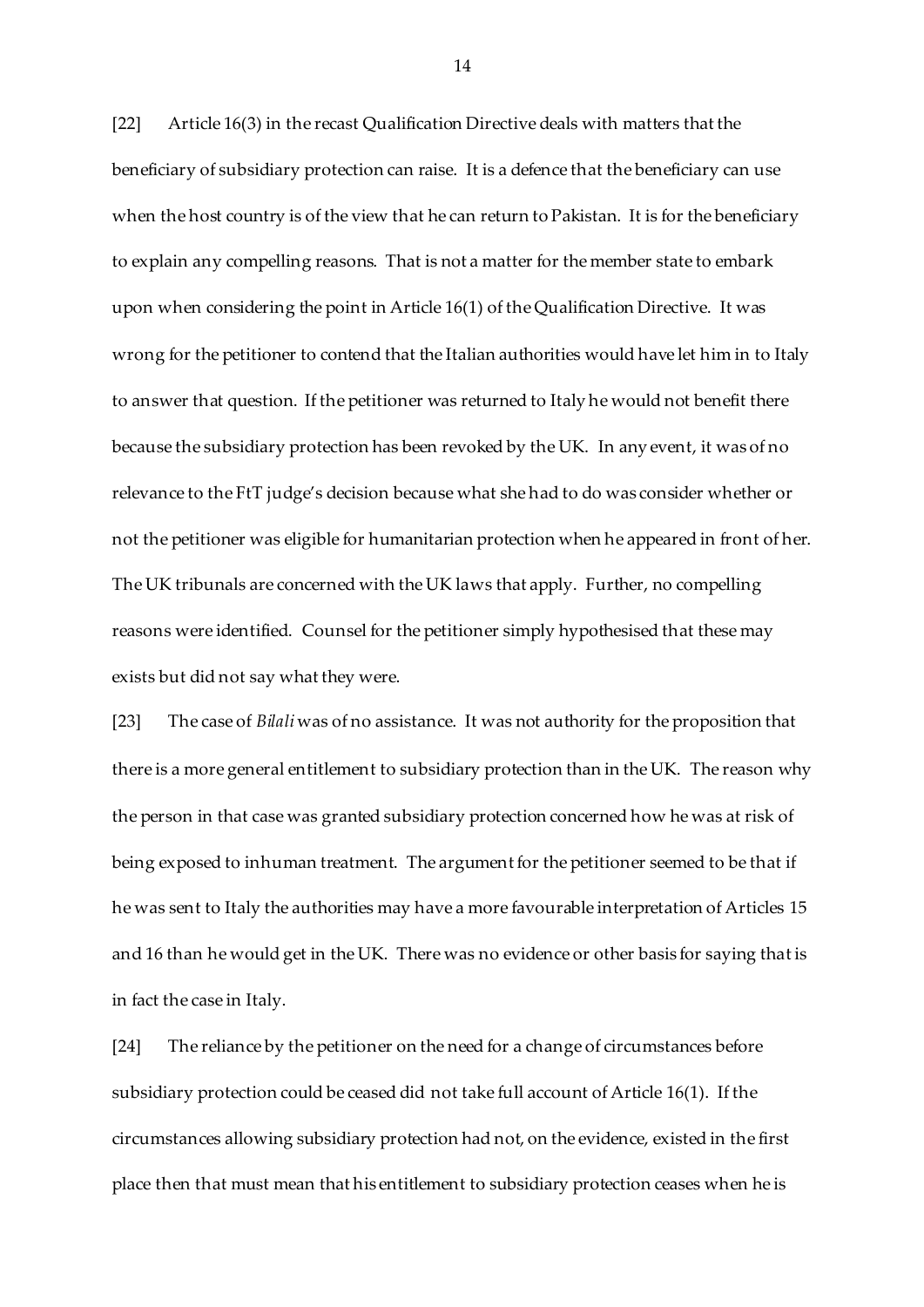found to have lied. There was no need to look for a change. It did not matter what the Italian authorities thought when granting him subsidiary protection. The question is whether or not as a matter of fact the circumstances were such that he was entitled to subsidiary protection. The findings of the FtT judge on credibility dealt with the issues in Article 15(b) and (c) and there was no other issue left extant.

[25] The position taken by the petitioner's solicitor in front of the FtT judge was that his claim must stand or fall on the issue of credibility. The FtT judge had regard to the evidence in full, including the fact that the screening interview was not done in detail and the period of five years having passed. In relation to how the FtT judge dealt with information regarding Italy, she simply noted that there was no information about it. There was no error of law in her decision or the decision of the UT and no *"Robinson* obvious*"* point based on *Bilali* and an interpretation of the two Directives.

[26] Turning to ground 2, it was accepted by the petitioner that the SSHD can return a person to the country of his nationality. Where the SSHD has reason to believe another country would accept the person she could direct that he be removed to that country. It was patently obvious from the papers and from the judge's decision that there is no reason to believe that Italy would accept the petitioner. So the only one country to return the petitioner to was Pakistan. The petitioner argues that there is no explanation of why she does not have a reason, but he does not say, for example, that the petitioner has made enquiries and the Italian authorities will take him. On the contrary, he had made no such enquiries and does not know if that is possible. In these circumstances the SSHD was not under any obligation to give any reasons as to why she did not direct that he be removed to Italy.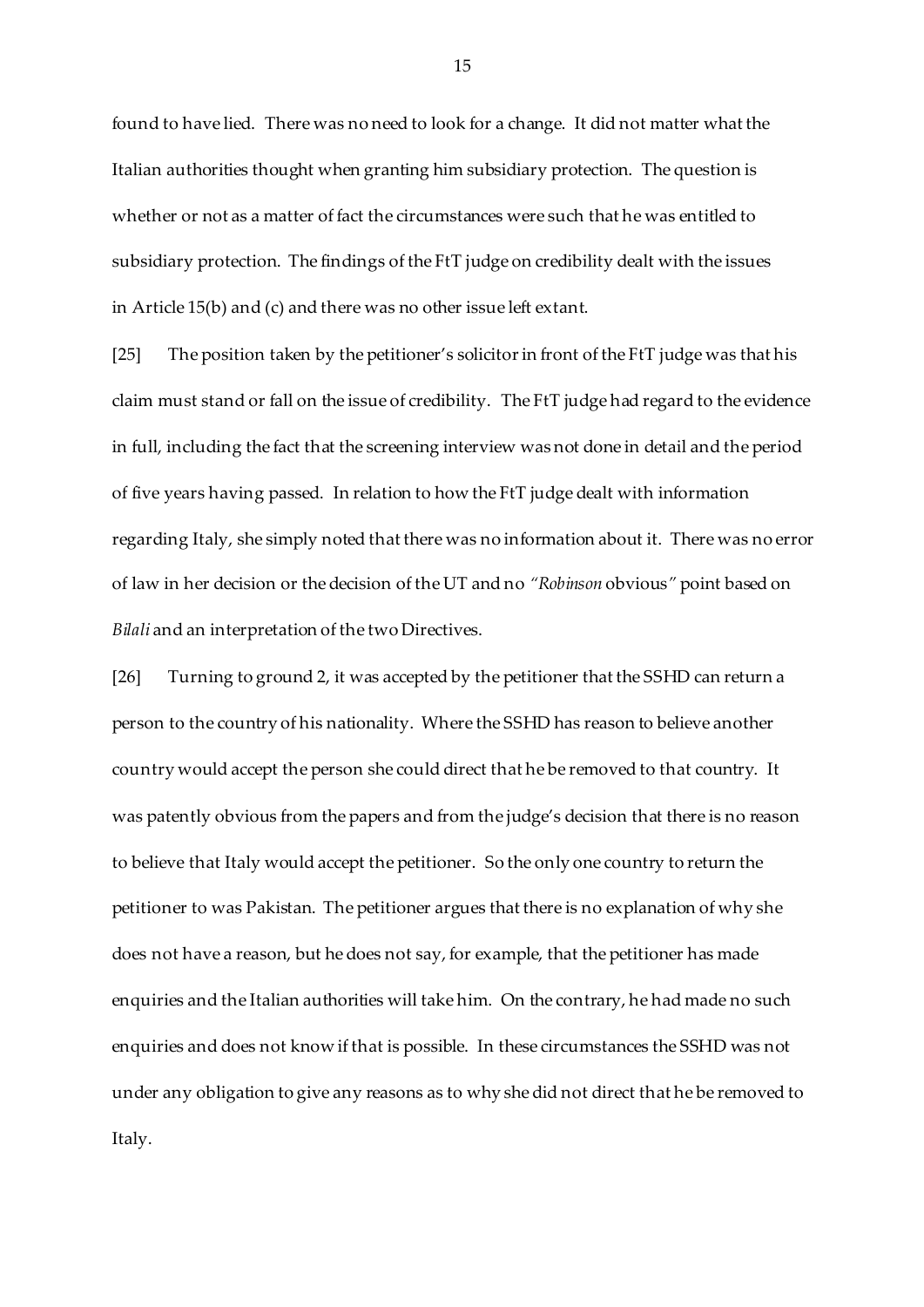[27] A member state is obliged under EU law, if a person is not entitled to subsidiary protection, to remove him. An order on the SSHD to make further enquiries would have discovered whether he had told two different stories or the same, not credible, story, so such an order was pointless. It was for the petitioner to establish his claim for asylum or humanitarian protection. It is not for the state to make investigations other than in special circumstances identified in *MJ Afghanistan.* That case involved very specific circumstances where there were documents in dispute. The law as explained in *Tanveer Ahmed* [2002] Imm AR 318 (starred) applied here.

#### **Decision and reasons**

#### *Ground 1*

[28] The petitioner made an asylum claim in the UK in 2015, having been granted subsidiary protection in Italy two years earlier. That opened up the possibilities of either the SSHD not dealing with the matter and directing that he be returned to Italy, or the SSHD considering his application in the UK. The former course was initially taken, but the petitioner did not go to Italy. The latter course was then followed. It was not suggested that the SSHD's decision to consider the petitioner's asylum application in the UK was in any way wrong in law.

[29] The FtT judge was dealing with an appeal against the decision by the SSHD. The key contention made by the petitioner was that he suffered a real risk of serious harm if he returned to Pakistan. This was the central issue to be determined by the FtT judge. It was for the petitioner to identify why he had that real risk of serious harm. He was given a full opportunity to state his case and to put forward the evidence he relied upon. In reaching her conclusions on credibility, the FtT judge properly assessed all of the relevant evidence.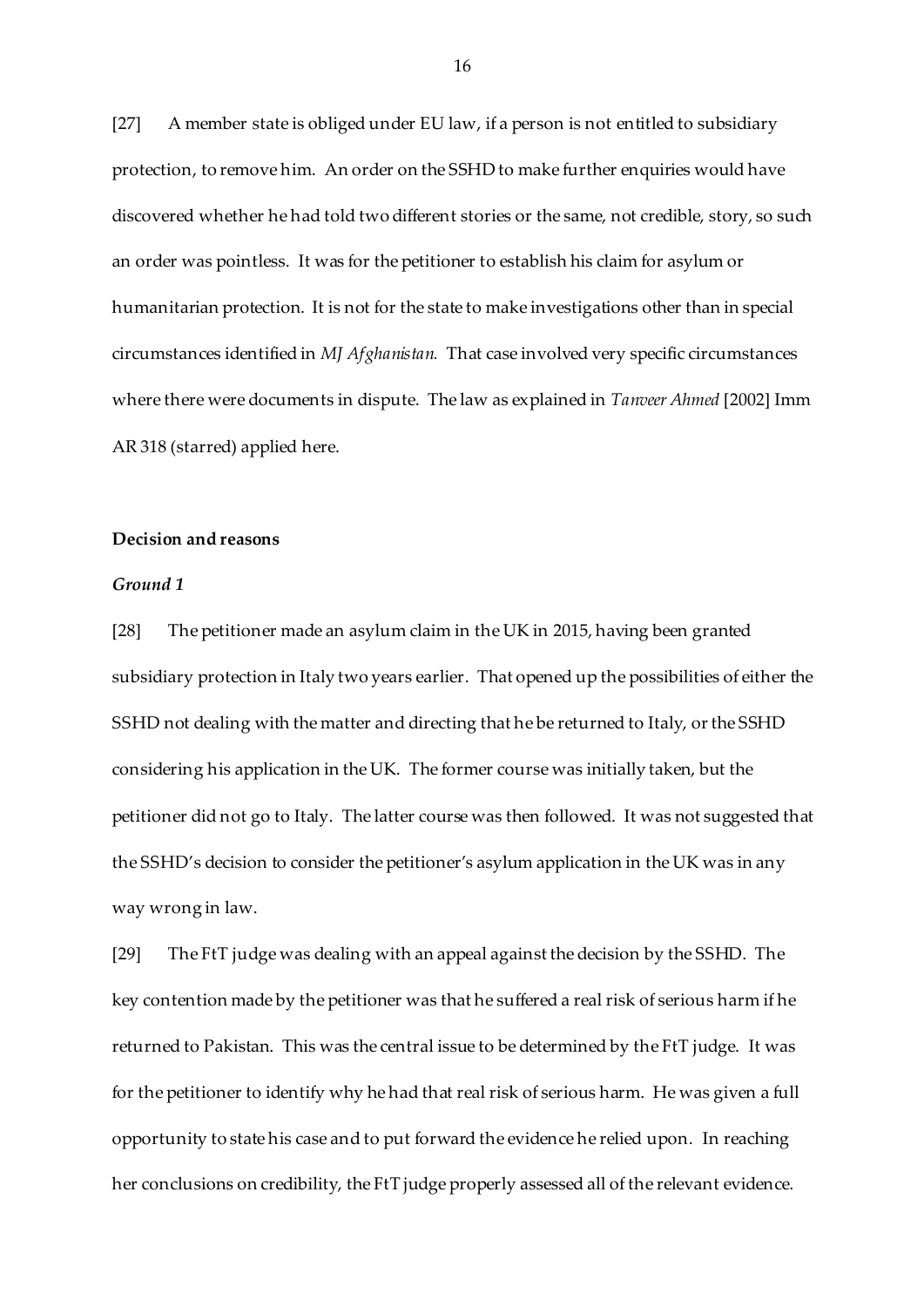[30] The FtT judge was not made aware of the basis upon which subsidiary protection in Italy had been granted, apart from the general point that the petitioner feared serious harm if he were to be returned to Pakistan. The petitioner argues that in those circumstances grounds such as those in *Bilali* v *Bundesamt für Fremdenwesen und Asyl* might have been the reason for subsidiary protection being granted. In my opinion, the case of *Bilali* provides no assistance to the petitioner. In that decision, humanitarian protection was granted "on account of the high level of unemployment, lack of infrastructure and continuing instability in Algeria". As a result, the person was described as being exposed to "inhuman treatment". A person making an application in the UK for asylum on the basis of a risk of serious harm requires to satisfy the test in the Immigration Rules (defined in very similar terms to those in Article 15). As quoted above, Article 15(b) refers to "inhuman or degrading treatment". The person is given a full opportunity to explain his position. In effect, the suggestion for the petitioner is that there can be reasons why Italy granted subsidiary protection which are not affected by the FtT judge's credibility finding, albeit the petitioner did not know what they were and had not expressed any evidence about them. It is not, in my view, open to speculation that some other basis for subsidiary protection existed than that put forward in the evidence. Accordingly, the absence of information about the basis upon which subsidiary protection was granted did not, in my view, create the possibility that the Italian authorities had made their decision based upon matters that were not affected by the decision of the FtT judge on credibility.

[31] It is also incorrect to say that the UT erred in failing to pick up this point, if it did have substance, on the ground that it was "*Robinson* obvious" (see *R* v *Secretary of State for the Home Department, ex parte Robinson* [1998] QB 929, discussed and applied in *R* v *Immigration Appeal Tribunal Ex p Shen*). It was not *Robinson* obvious that some other ground,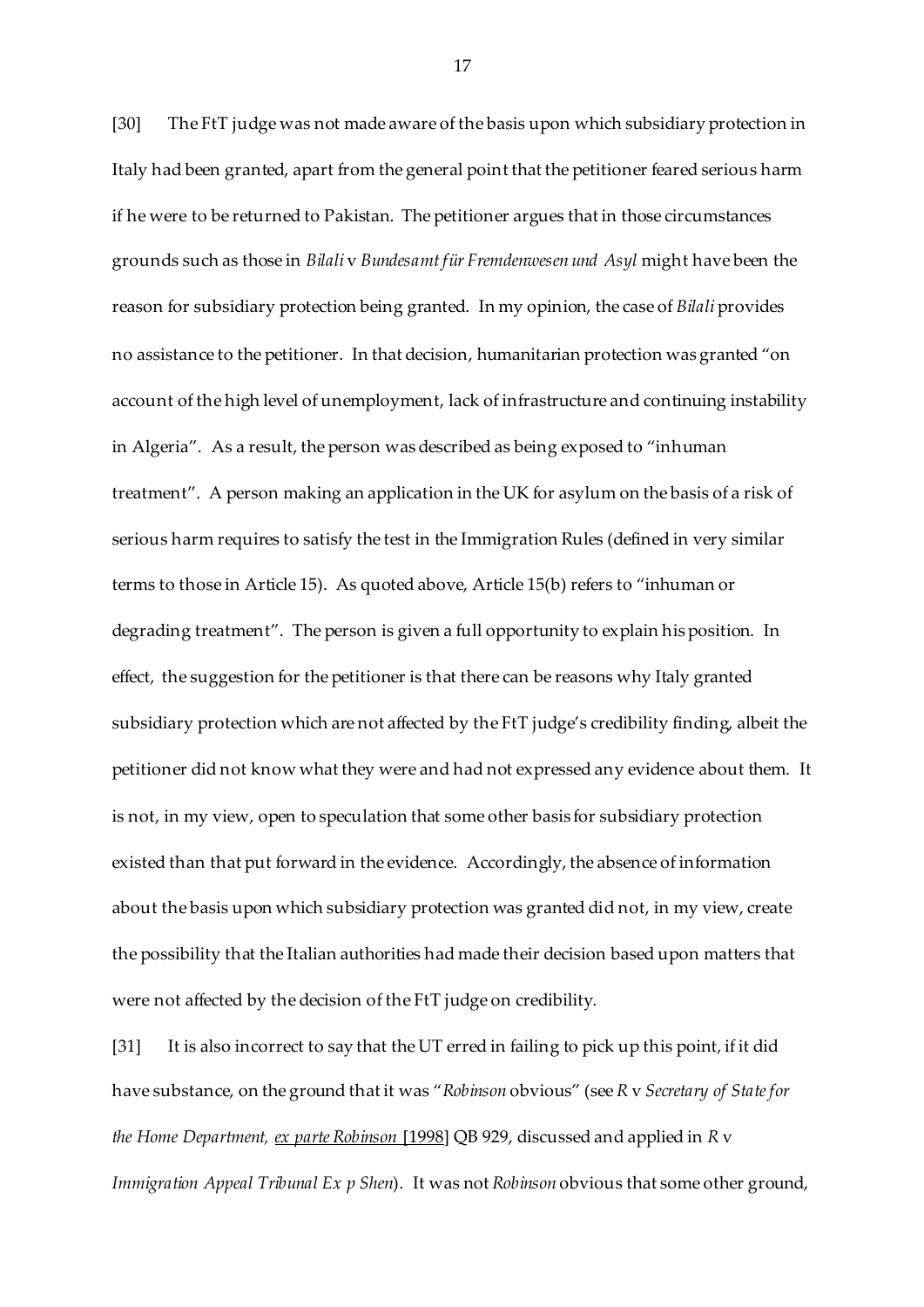not affected by the findings on credibility, might have been the case for Italy granting subsidiary protection. The suggestion that there was a failure by the FtT judge, in assessing credibility, to give appropriate consideration to the period of more than five-years having elapsed after the petitioner left Italy also carries no weight. The petitioner could not reasonably be expected to have forgotten why he had a real risk of serious harm.

[32] In relation to whether subsidiary protection status previously granted by the Italian authorities remained in place, the FtT judge was not able, on the information provided, to reach a view on that matter. She noted that the petitioner's representative submitted that the petitioner had lost his opportunity to return to Italy because of the alleged delay by the SSHD in deciding his asylum claim. While that was the submission on his behalf, the petitioner himself stated that he still had subsidiary protection in Italy. His representative acknowledged this claim but submitted that the petitioner's Italian documents which he brought with him to the UK had expired and said it may be that the status itself had also expired. The petitioner's solicitors had made contact with certain Italian authorities stating that the petitioner had been granted subsidiary protection in Italy and requesting information on, among other things, his current status, whether and if so when it had expired, whether he had any rights to return to Italy, and the basis upon which his subsidiary protection status was granted. No reply was obtained.

[33] If the petitioner still had subsidiary protection in Italy, that was a matter for the petitioner to put before the FtT judge. As that did not happen, the existence of any such subsidiary protection was not made out. In relation to whether the SSHD should have enquired of the Italian authorities, the decision in *MJ Afghanistan* (at [47]-[51]) relied upon by the petitioner discusses the earlier case law. One of these decisions is *Tanveer Ahmed*, a starred decision of the Immigration Appeal Tribunal, where it was held that in asylum and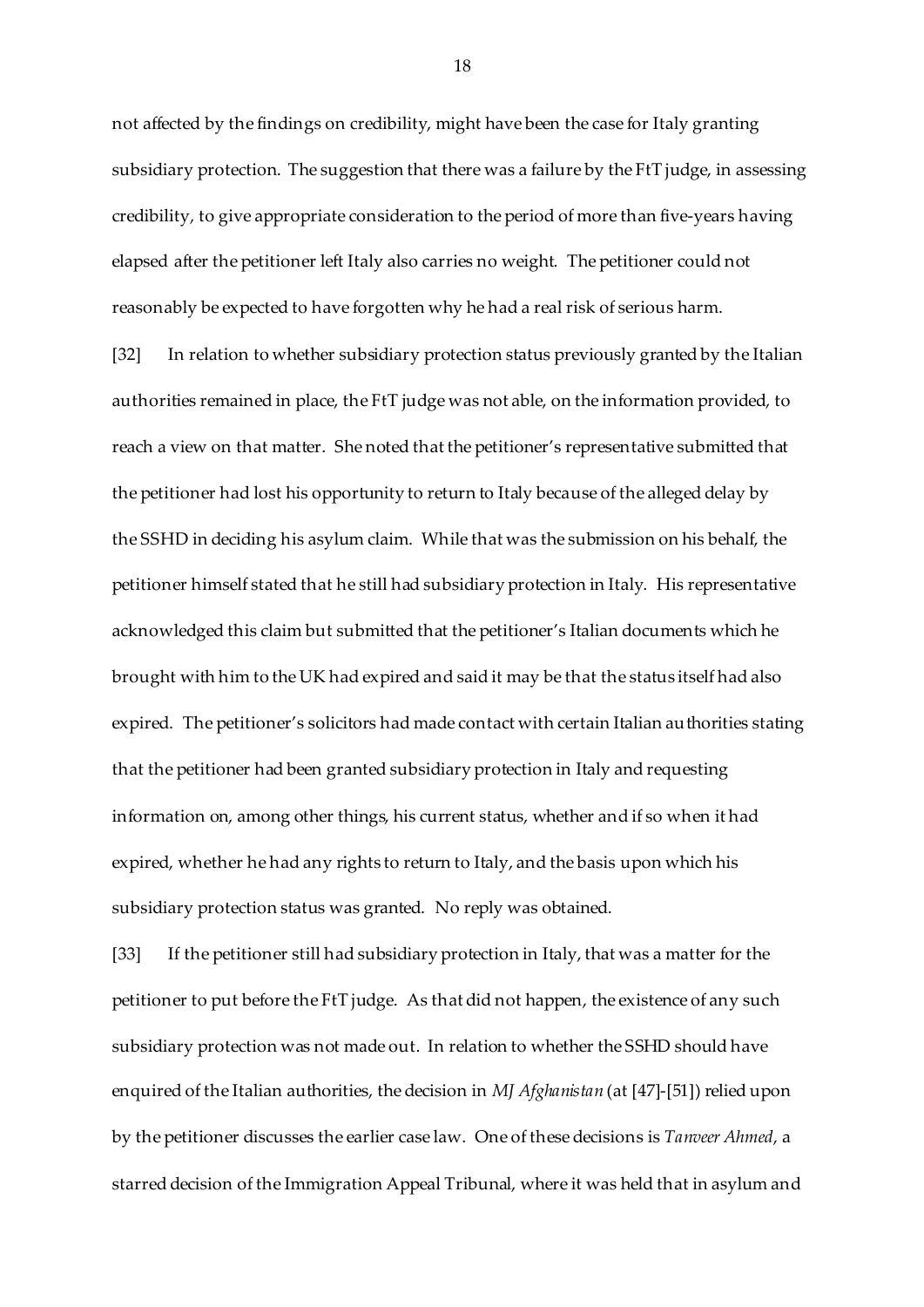human rights cases it is for an individual claimant to show that a document on which he seeks to rely can be relied on. That case did not entirely preclude the existence of an obligation on the Home Office to make enquiries about documents and in *Singh* v *Belgium* (ECtHR Application no 33210/11) such an obligation arose because the documentation was clearly of a nature where verification would be easy and it would come from an unimpeachable source. However, the cases make clear that where evidence is verifiable that of itself does not impose an obligation on the decision-maker to seek to have it verified. In *AS (Cameroon)* v *The Advocate General for Scotland* [2022] CSIH 16, Lord Turnbull, giving the Opinion of the Court (at paras [31]-[38]) considered these cases and the discussion of them in *PJ (Sri Lanka)* v *Secretary of State for the Home Department* [2015] 1 WLR 1322. The Court concluded that the duty to verify documents produced and relied upon by an appellant was not engaged. That is also the position in the present case where there was no document presented by the petitioner to the SSHD supporting subsidiary protection still existing and which the SSHD was asked to verify. The case law referred to does not support there being an obligation on the SSHD to contact the Italian authorities to inquire about a matter which the petitioner was unable to give information about (the existence of subsidiary protection). It was for the petitioner to vouch his claim. The FtT judge properly noted that it was not the SSHD's responsibility to ascertain the petitioner's status in Italy, when he has claimed asylum in the UK based upon a fear of return to Pakistan. That reasoning does not give rise to an arguable error in law.

[34] However, in any event, it was the clear position of each party that, even if the petitioner still had subsidiary protection, it was open to the FtT judge to cease or revoke that protection. They expressly agreed in the pleadings that the SSHD and FtT were obliged under Article 19 of the Qualification Directive to revoke, end or refuse to renew the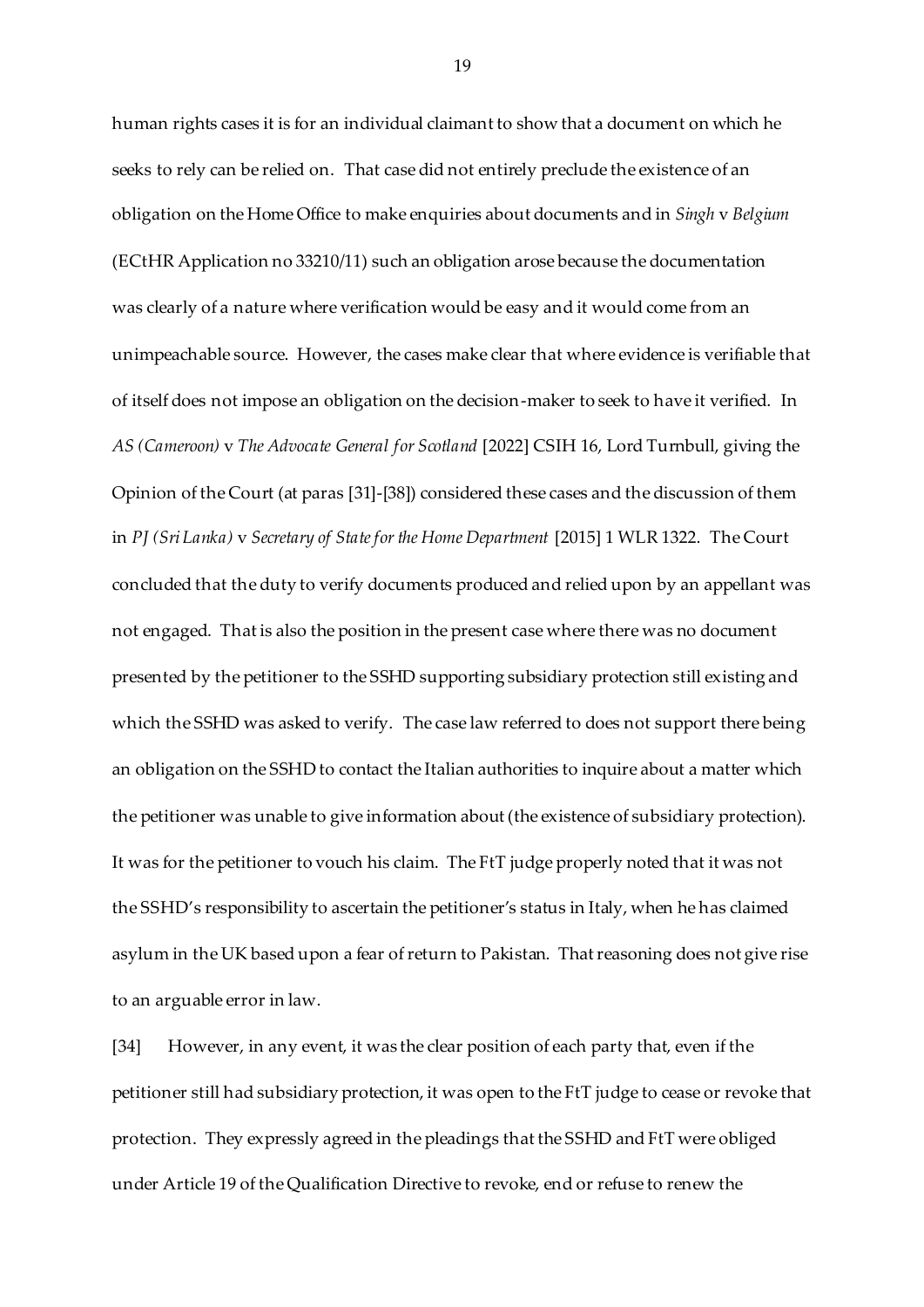petitioner's subsidiary protection status if he ceased to be eligible for subsidiary protection in accordance with Article 16. The respondent admitted in its answers to the petition that the Qualification Directive remained in force in the UK despite Brexit. However, in response to a point I raised while the case was at *avizandum,* discussed below, the respondent altered its position and submitted that as a result of the Immigration and Social Security Co-ordination (EU Withdrawal) Act 2020, section 1 and Schedule 1, the Qualification Directive ceased to be recognised and applicable in domestic law. The petitioner did not demur but argued that the SSHD and FtT had to apply Rule 339GA which had transposed Article 19 into UK law. It is not at all clear to me that Rule 339GA applies to subsidiary protection granted by another state. But if cessation or revocation of subsidiary protection was indeed required and, as parties submitted, it was open to the FtT judge to do so, in substance that occurred.

[35] The FtT judge said:

"86. The bottom line in this case is this. Whether or not the appellant has lost the subsidiary protection he was given in Italy when the evidence is he claimed to be 4 years younger than he was, the fact is that time has passed and circumstances changed. The appellant would only have had subsidiary protection for a limited time and reconsideration would take into account the circumstances in Pakistan at the time of reconsideration. That has been the task for me, i.e. to ascertain whether it is safe for the appellant to return to Pakistan now, without a real risk and wellfounded fear of persecution. I have found that he can."

The reference to claiming to be 4 years younger than he was, while correct, appears to be somewhat peripheral. The actual basis for the references to subsidiary protection granted by the Italian authorities being for a limited time and subject to reconsideration was not spelled-out. That said, there is support in the case law (see eg *AME* v *The Netherlands* 51428/10 and *Mohammed Hussein and Others* v *the Netherlands and Italy* 27725/10) for a limitation of the Italian residence permit for subsidiary protection, in those cases being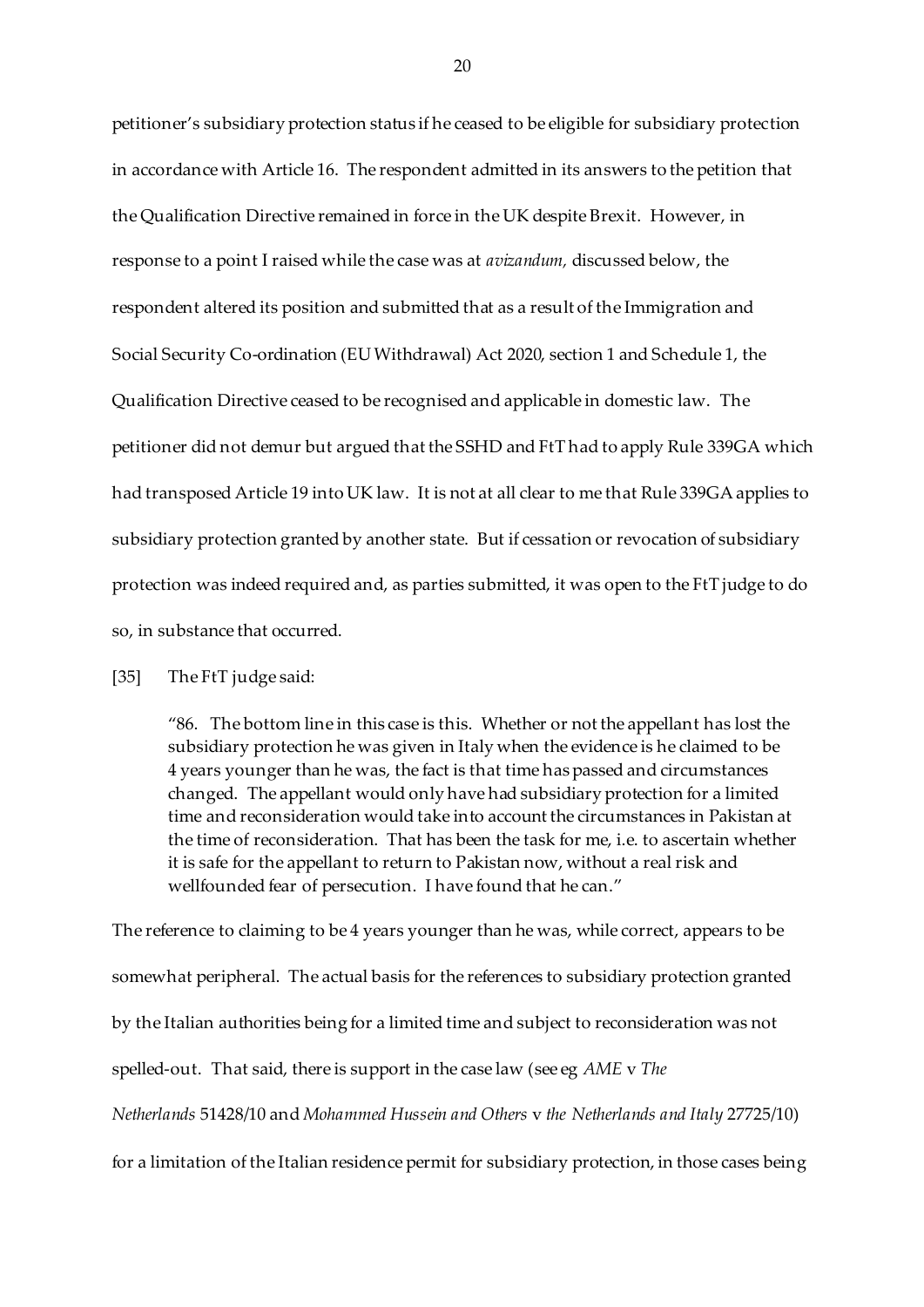for three years. However, the simple and central point is that the FtT judge was deciding on humanitarian protection under UK law, the petitioner having applied for asylum here based upon a real risk of serious harm in Pakistan.

[36] It was also argued on behalf of the petitioner that whether the requirements in Articles 16 and 19, as transposed in the Immigration Rules, were met could not be determined without having sufficient information of the basis upon which the Italian authorities granted subsidiary protection. That information is said to be needed in order to establish a change in circumstances. As noted above, no basis in law was given for the SSHD or FtT having a duty to obtain such information. It was a matter for the petitioner to provide it. In my view, an account given by the petitioner of the reason for a risk of serious harm in Pakistan which is found by the FtT judge to be wholly non-credible properly demonstrates a change in circumstances, again having regard to the fact that the petitioner had the full opportunity to explain his position. The FtT judge, as quoted above, expressly referred to the circumstances having changed.

[37] Another issue is whether Article 16(3) in the recast Qualification Directive, which does not apply to the UK, has any relevance. While parties jointly submitted that the FtT judge was able to cease or revoke subsidiary protection, the question is whether the UK can do so even where the member state that granted subsidiary protection is bound by Article 16(3). The FtT judge made no specific reference to Article 16(3), but there was nothing in the evidence supporting the existence of compelling circumstances under Article 16(3). In the absence of any such material, the FtT judge did not, in my view, require to consider whether the Italian authorities should deal with that point and there was no arguable error of law on that matter.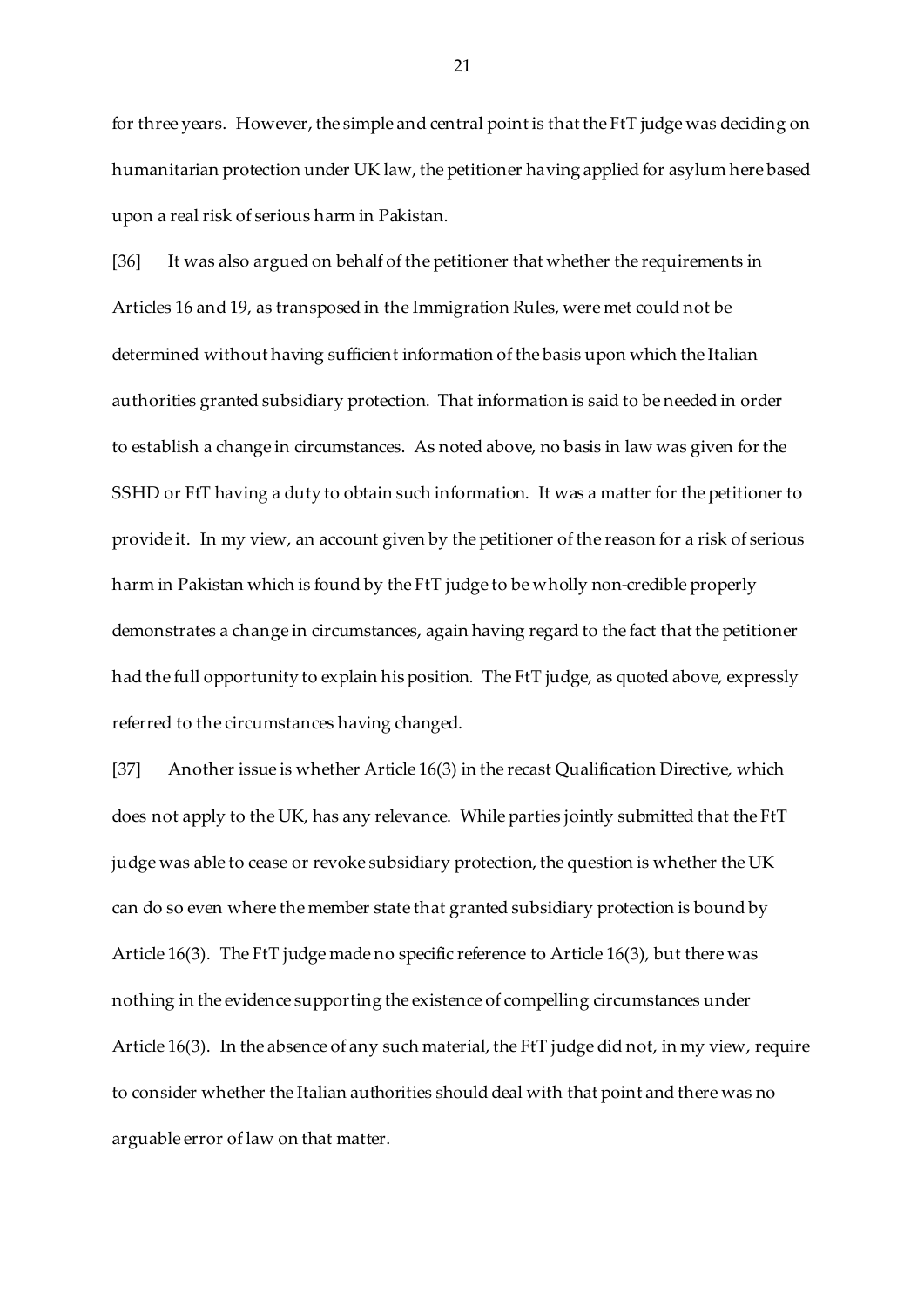[38] While the case was at *avizandum,* I raised with parties the reference in Article 19(4) of the Qualification Directive to "the Member State, which has granted the subsidiary protection status" having to demonstrate that the person concerned has ceased to be or is not eligible for subsidiary protection. As noted above, the respondent submitted, and the petitioner accepted, that the Qualification Directive did not apply in the UK as a result of Brexit and the legislation cited. I have already dealt with the points made on behalf of the petitioner about the SSHD and the FtT judge not knowing the basis upon which subsidiary protection was granted by the Italian authorities and whether circumstances had changed. The petitioner founded upon Rule 339GA in that regard. I was given no reason for concluding that Article 19(4) had any relevance to the decisions made by the SSHD and the FtT.

[39] Finally, it was submitted on behalf of the petitioner that it was relevant to note that the Lord Ordinary who granted permission for this petition to proceed was satisfied that the test in *Eba* v *Advocate General for Scotland* 2012 SC (UKSC) 1 was met, in particular that the matters raised were strongly arguable. That test only applies at the permission stage and, while I respectfully note the Lord Ordinary's decision, it was reached only on the basis of the unadjusted pleadings and of course without full and detailed submissions on the merits. [40] For the reasons given, there was no failure by the UT to recognise any arguable errors of law on the part of the FtT. I therefore reject the petitioner's position on ground 1.

#### *Ground 2*

[41] Ground 2 focuses on the absence of reasons for returning the petitioner to Pakistan rather than Italy. It was accepted by both parties that, where the SSHD has reason to believe that another country would accept the person, she could direct that the person be removed